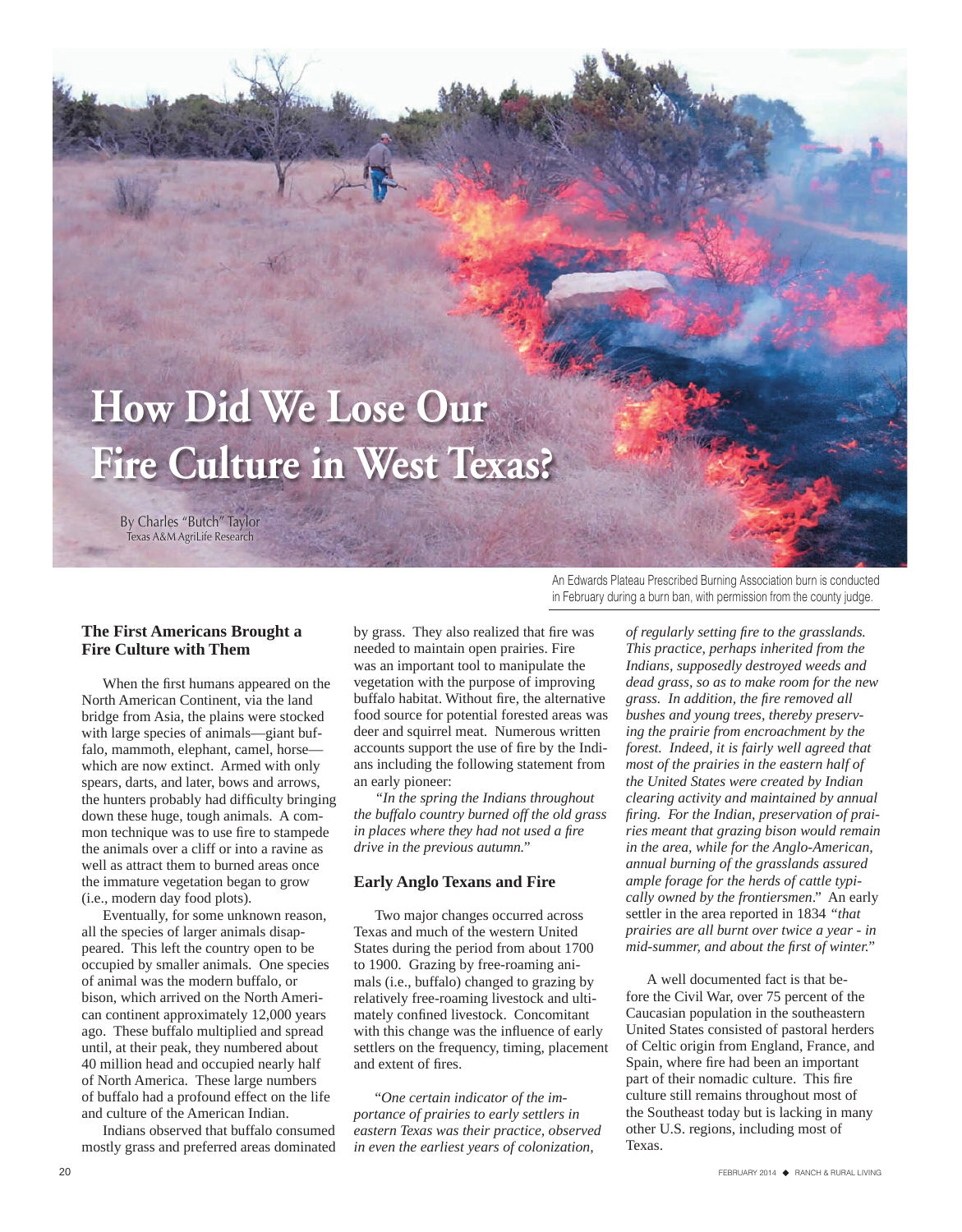It's interesting why the practice of firing the prairies didn't take hold with the early ranchers in West Texas. Since a number of these early ranchers came from East Texas or regions in the south eastern states where fire was used on a frequent basis, they certainly had the opportunity to bring a fire culture with them. They also had the opportunity to witness fire in their new home.

Quoting Walter Prescott Webb in "The Texas Rangers," page 315:

". . . *the whole country from the Llano via the head of the Guadalupe and Frio to the Nueces had been burned, and there were few places where water and grass could be found together. 'I have traveled a whole day at a time without finding any grass,' according to Major John B. Jones in early Sept 1874."* 

According to accounts written in the early 1880s, fire was an annual summer event in the western region of the Edwards Plateau. "*As often as not the fire ran uncontrolled, destroying a million acres of grass down to the roots and wiping out the herder's plans to graze his flock through the winter."*

In 1854 Olmstead commented on the suppressed growth of live oaks near Austin in "A journey through Texas," page 130:

"*The live oaks are often short, and even stunted in growth, lacking the rich vigor and full foliage of those further east. Occasionally a tree is met with which has escaped its share of injury from prairie burnings and northers, and has grown into a symmetrical and glorious beauty. But such are comparatively rare."*

Even as late as the 1920s, the lack of a fire culture was having a major effect on the Edwards Plateau landscape.In 1923, V.L. Cory became a botanist at the Texas Agricultural Experiment Station at Sonora where he met an elderly cowboy who told of driving a flock of sheep from Junction, Texas, through the area of the Experiment Station and on to Juno 50 years before (circa 1873) when the vegetation was much different. Cory reported the cowboy's description as the following:

" . . . *There were no fences, nor was the country timbered then, as is now the case. This valley and all the other valleys then were free from woody plants; and the entire country was a prairie of tall bunch-grass, reaching at least to ones stirrups . . . The only short-grass was around water holes and in depressions in the valleys."* 

When asked about the abundance of juniper 50 years before, he remembered

the cowboy's reply as: "*These were few in number and confined to the headers (the gully or ravine-like beginnings of the branches of the draws, or drainage courses, on the escarpment bordering the valleys)* . . . *but now the tall grass has gone, trees have spread everywhere, and the valleys, once having grass only, now are occupied chiefly by weeds, thorny shrubs, and prickly pear."*

It is interesting why both the botanist and cowboy did not mention the relationship between fire and grasslands or lack of fire and increase in woody plants. It's as if fire was not considered an option; maybe a reason for this is the semi-arid rangelands of the Edwards Plateau were so different from the more humid regions further east. However, there were some in the Edwards Plateau who understood quiet well what had happened.

This scenario is accurately described by Foster, who wrote in 1917:

"*The causes which have resulted in the spread of timbered areas are traceable directly to the interference of man. Before the white man established his ranch home in these hills, the Indians burned over the country repeatedly and thus prevented any extension of forest areas. With the settlement of the country, grazing became the only important industry. Large ranches, in time, were divided into smaller ranches and farms with a consequent fencing of ranges and pastures. Overgrazing has greatly reduced the density of grass vegetation. The practice of burning has, during recent years, disappeared. The few fires which start are usually caused by carelessness, and with alternating wooded and open spaces and the close cropped grass, they burn only small areas. These conditions have operated to bring about a rapid extension of woody growth. Almost unquestionably, the spread of timbered areas received its impetus with the gradual disappearance of grassland fires."*

In general, the weather is more extreme in West Texas and this factor alone would have resulted in large intense fires, especially during drought coupled with high winds. Another factor could have been a result of how the West Texas landscape was developed for the livestock industry. For example, before the days of barbed wire fences, ranchers moved towards the western part of the state in search of grass for their livestock. They faced many obstacles such as hostile Indians, predators, adverse weather, etc. Initially the grass was free; however, eventually this caused problems too, with the advent of barbed wire. In the

early 1880s, grass was burned in retaliation for alleged grievances held against the ranchers who were fencing the range. In response, Texas passed a law (1884) making the burning of grass a felony. However, it's ironic that these laws were passed to protect grass; **actually, they had the opposite effect.** 

 Despite the legislation, large fires continued to sweep the western part of Texas during the early development of the livestock industry. The potential for fire was greatest during periods of dormancy or drought. An interesting story is reported by *The Crosbyton Review*, February 29, 1912:

*"A very destructive fire occurred during the month of June, 1879. The fire originated on the Z-L Ranch in Crosby County, where there was considerable shinery. Hundreds of wild hogs ranged this dwarf oak country, prolific and hardy upon the acorns that grew there. Hank Smith, the first settler in the South Plains region, described this fire and the hogs. One day a cowboy decided he would set fire to the shineries and run the hogs out. He did it all right, but is to be hoped that no one else will ever try to drive wild hogs out of a shinery country with fire. The fire got away and started on a wild rampage in a northeasterly direction. No one has ever learned for certain which way the hogs went.* 

*"The fire swept the country now occupied by Crosbyton, Emma, Ralls [and] Lorenzo [counties], and spreading as it went, sped across the Blanco (Canyon) moving before a terrific wind from the southwest. At that time there was practically no cattle in the country, and few people cared where the fire went or what it did. Crossing the Blanco on it went into the Quitaque, Boggy Creek, North and South Pease River and Tule Canyon country, while before it fled and swarmed countless thousands of antelope, turkeys, hundreds of deer and a sprinkling of cattle and horses.* 

*"The fire swept thousands of square miles of country to the south and southwest, north and northeast of Mount Blanco. All through the country at that time, especially along the streams, were hundreds of magnificent groves of fine timber, particularly cottonwood and hackberry. This fire killed the timber and in effect literally wiped it out."*

#### **West Texas Ranchers**

By the early 20th Century, immigrants from Europe and pioneers from the U.S. had carved vast ranches out of the West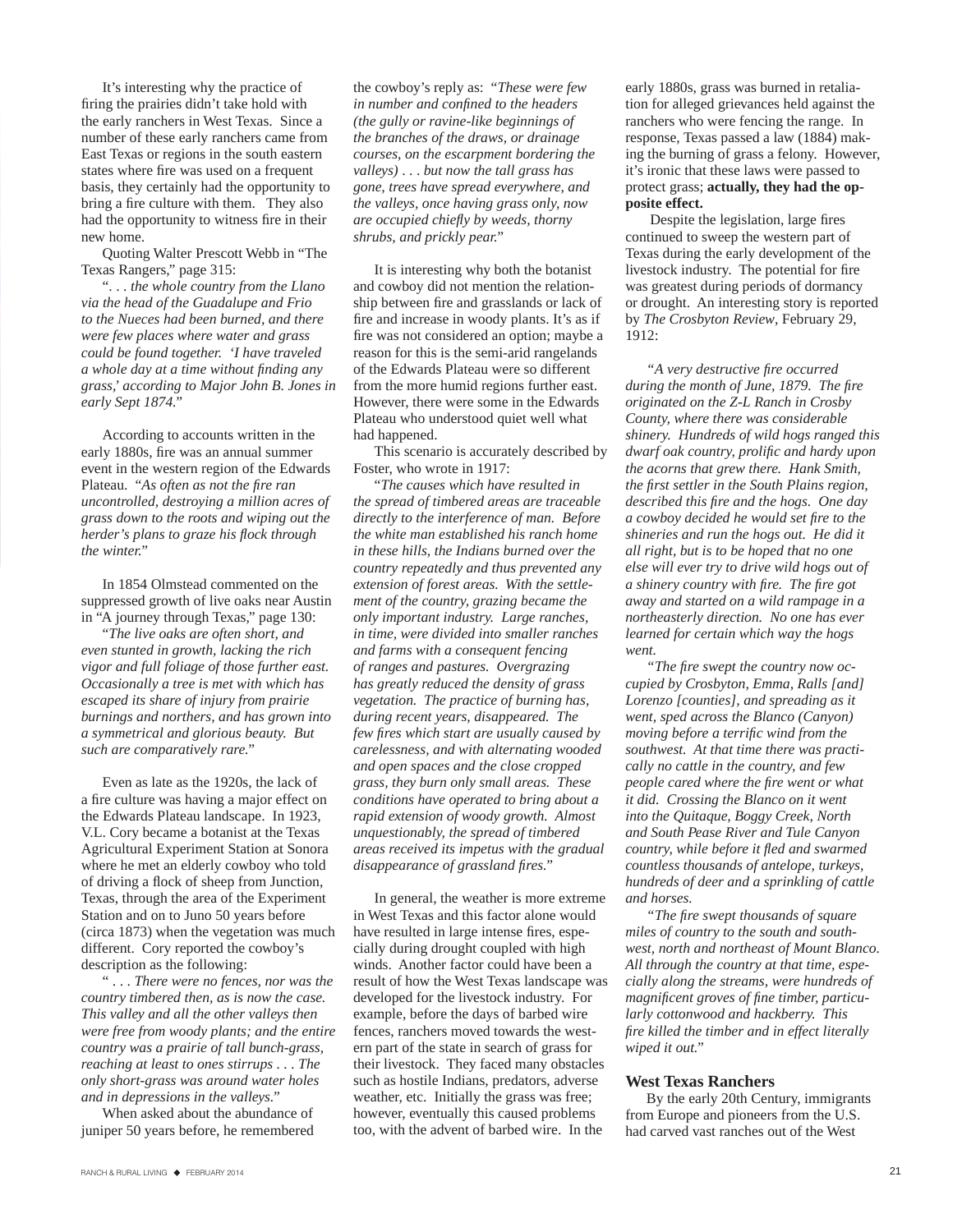Texas landscape. Most of the early ranchers were of European ancestry, and they moved onto the semi-arid grasslands from higher rainfall areas. For the first time in human history, a new-culture of people were ranching in a semi-arid environment without any ancestral experience to help guide their management decisions. It took them many years, some good and some bad, to learn how to ranch in Texas. Thus, these ranchers were practicing the "art" of grazing management. The "art" implies that the ranchers observed management conditions and were able to learn from them. This knowledge has been passed from generation to generation for those families that still ranch today. For most, a fire culture was not part of that information.

Since most of the western part of the Edwards Plateau lacked surface water, the livestock industry was developed later here than in other parts of Texas. The lack of surface water also had an effect on the kind of ranching. For example, the early occupation of this part of the Plateau by ranchers was characterized by a lack of organized government or written law. In the absence of such government, the early ranchers (i.e., graziers) developed a body of unwritten rules of human action know as "the law of the range." It meant that no rental should be paid for grazing rights. It did not mean free grass in terms of common property, so that anyone could use it at will. It meant that the grass was free to the first individual who secured his range by getting there before anyone else. This arrangement was quiet different from what was practiced in the New England states, where every citizen had the right to graze livestock on their "commons."

For most areas of Texas, grazing of livestock was the pioneer industry. Cattle were usually brought in first, followed by sheep; however, for the western areas where the range was some distance from rivers or streams, this order was reversed. This was due to the lack of surface water (sheep require much less water than cattle).

Because this section of the Plateau had no running streams, ranges along the Conchos to the north, the San Saba to the northeast, and the Llanos to the east and southeast were stocked first. When sheepmen began to crowd each other along these streams, especially during dry periods, the drier section of the Plateau were used as emergency feed.

One important change in the use of these sheep grazing lands occurred in the late 1880s with the development of windmills. The section of land on which a well was located was either leased or bought from the state. Under this arrangement, the sheep were divided into bands of about



 Edwards Plateau Prescribed Burning Association burn is being conducted in Sutton County during the summer under a county burn ban, with permission by the county to burn.

1,500 each and placed under a herder. Sometimes one well was held in partnership among three or four sheepmen. This type of management led to severe deterioration of rangeland around the wells.

Around 1910, ranchers started building wolf-proof fences. This type of fence was constructed of woven wire with 6-inch mesh, 42 to 52 inches high, attached to cedar posts, with a barbed wire on the ground (sometimes one on both sides of the posts at ground level), and two or three barbed wires above the woven wire. Wolf-proof fences, windmills and water storage tanks increased the efficiency of ranching significantly. However, these technologies also allowed the early ranchers to continuously stock pastures at heavy rates. Eventually this heavy grazing pressure reduced the mid-grasses and fire-proofed the rangeland.

#### **Fire Culture**

One obvious trait of most of these early ranchers was a lack of a fire culture. A culture is something—belief, practice, custom, etc.—that is passed from one generation to the next. With the exception of a few examples within the state, there has been very little evidence that early ranchers used fire on a routine basis. However, I found an exception to the lack of fire culture on a trip to Leaky, Texas, in the winter of 2011. The purpose of the trip was to discuss the benefits of prescribed burn associations, and, if the people at the meeting were interested, to help establish a prescribed burn association to serve the area. Approximately 30 ranchers were present at the meeting, and during the presentation

and discussion of the benefits of prescribed burn associations, two individuals seemed to have strong ideas about prescribed burning. After the meeting I made a point to visit with both individuals and received a magnum load of information on the proper use of prescribed fire. These two older gentlemen were third generation ranchers who had learned to burn from their fathers and grandfathers. I asked them how their ancestors learned how to burn, and they quickly answered, "from the Indians."

Below are some of their comments on prescribed burning which I find extremely interesting:

1. "Controlled burning is a lot of work, but you have four times the production of grass at a cost you can afford."

2. "Our land is less productive with our lifestyle of roads, permanent buildings, and too much TV watching."

3. "Fire lanes (black lines) must be made in December at night, with a 5 mph wind from the east. You are anticipating heavy dew by 10 o'clock to put out the grass fire."

4. "Seventy-five years ago I was given a burning split dry cedar root to poke at anything that would burn. It burned just like those drip pots (drip torch) you see on TV"

5. "If you do not have a good black line, two people can move into the wind. One person lights the fire and the other, within 5 feet, puts out the side of the fire that is not wanted with back pack water sprayer or most often a metal yard rake."

6. "The controlled fire is made only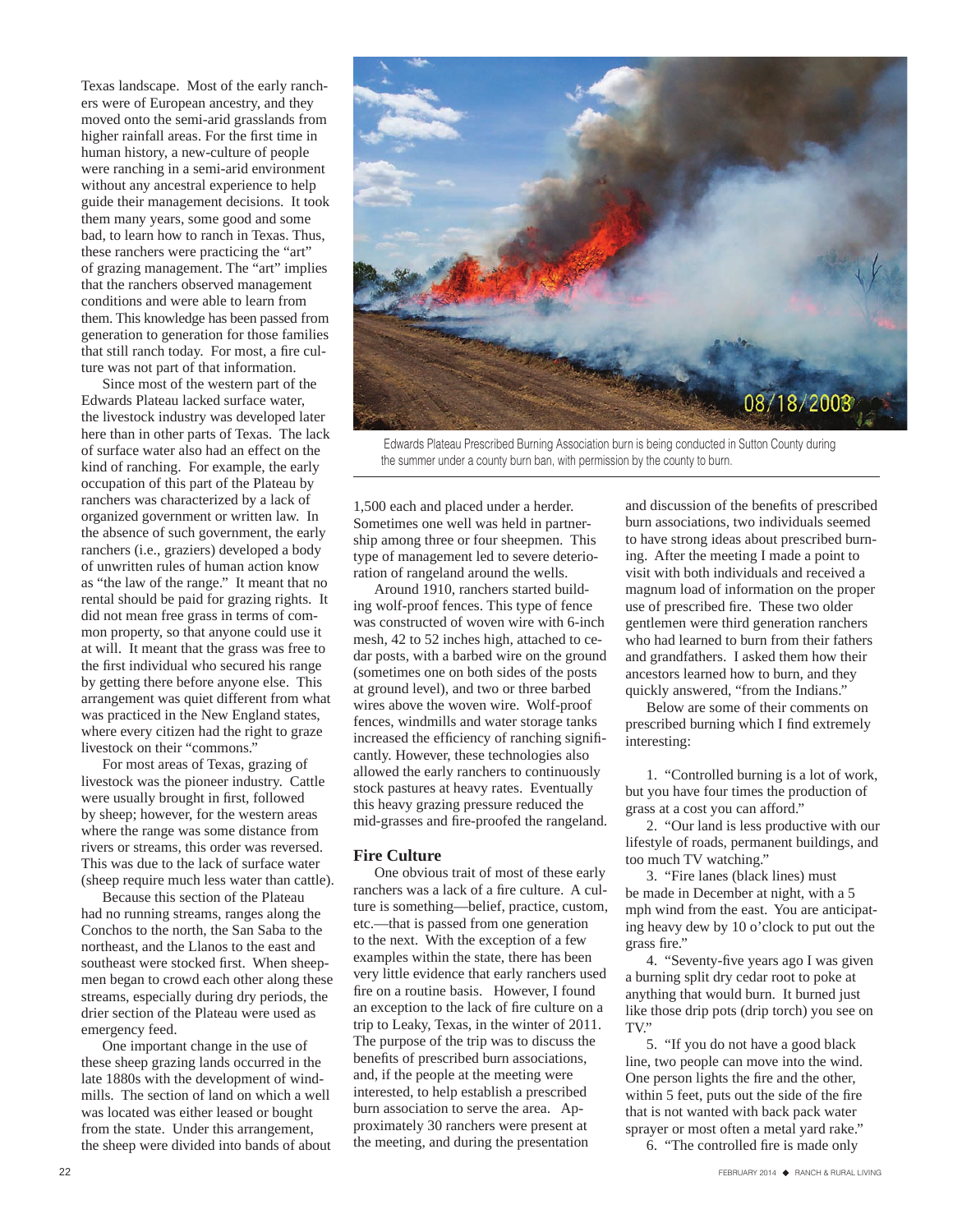in February from 10 a.m. to 2 p.m. with a west wind under 5 mph and humidity under 20 percent. This is always a back fire."

7. "If all is not right, do not burn and waste your grass fuel. Generally only have zero to five days each year that are right to burn. If conditions are right today, you cannot wait for everyone. Burn!"

8. "Most of our fences have roads beside them. Driving these roads many, many times while it is raining leaves a middle that can be burned. This and gravel bars have been our easiest and best fire lanes."

9. "Burned roads are used for back fires in front of unplanned and unwanted fires."

10. "Because of burn bans it is difficult to burn all of the roads today and this is why we have a lot more wildfires."

11. "In the 1950's and 60's ranchers with four stock sprayers did what 8 or 10 fire trucks do today with much less water."

12. "The animals will come to your burned area. They know there are no ticks or stomach worms and there is 20-percent more protein for two years."

Following the meeting, I also heard comments about estimating whether juniper would burn or not based on its color. I need to ask more questions about this as well as other things that were discussed.

To me it is obvious that this approach was developed before modern spray rigs, radios, and heavy equipment. Another point that I would like to investigate is that this area is known for cedar posts. So, I wonder if these fire prescriptions were not also developed to be used on areas that had recently been harvested and cleared by hand cutting cedar. Using back fires would have limited the acreage burned per day, but they may have conduced numerous days of burning as long as weather conditions held.

Anyway, it was quite an interesting meeting, and the end result was that a burn association was started. Another interesting observation was that most of the old-timers (who burned using the Indian method) did not join the burn association. They were not against the idea of a burn association but did not see the need for one. They had also never heard of the Texas Commission on Environmental Quality (TCEQ).

Not too far from Leakey another example of early use of fire was reported in Blanco County in the 1930s. This method was also directed at controlling juniper and involved a combination hand-cut/fire system. About 63,000 acres were cut and burned during 1938 alone in that single county.

The Blanco County Agent (Jenkins) reported on a spectacular grass response on 65-acres that had been hand cut in the early

• livestock carrying capacities increased from one animal unit per 20-30 acres to one animal unit per 5-6 acres;

• springs started flowing much higher volumes, and some springs began flowing that hadn't flowed in 45 years;

• sheep losses from "blow fly" damage decreased 300 to 400 percent;

• reduced stress on livestock, horses, and mules from "blood sucker flies" (horse flies and deer flies); and

• an abundance of bobwhite quail in areas where they had not been present for 40-50 years.

*The Cattleman* magazine article touted the Agricultural Adjustment Act program that subsidized ranchers for cutting and burning their juniper as *"the best program*  *the Government has ever put on and [it] means more to the country than any other move attempted."*

#### **Current use of Fire**

Prescribed fire has a long and beneficial history in the Edwards Plateau. Only in modern times has the use of this prescription for healthy ecosystems been ignored. Prescribed burn associations are the best way to learn more about the use of fire to manage ecosystems. They are also a great way to get involved in your community and meet your neighbors, many of whom have lived in this area for several generations. You may think that your property is too small to conduct a prescribed fire, but you might be surprised at how much such a treatment improves it and diminishes the risk of a destructive wildfire. Furthermore, research has demonstrated that there is no substitute for fire; it's a driver that facilitates ecosystem processes, including nutrient cycling, water cycling and soil health.



Hair sheep on winter pasture. Photo by Gary Cutrer.

### Wooled Feeders Lambs Strong at Producers

#### **By Benny Cox**

Producers Livestock Auction, San Angelo, Texas

**THE WOOLED** feeder lamb market is very strong, even though very few of those lambs are moving in our area. The ethnic buyers are pushing hard to fill their orders, and the market is reflecting just that.

The numbers of sheep and goats moving through the auctions have been light. This has kept down any possibility of livestock dealers building up excess inventories. The old saying, "You can`t sell out of an empty wagon," should help the market maintain high price levels through Easter.

During the four week period up to mid January, wooled feeder lambs at 80 to 110 pounds brought from \$1.90 to \$2.15 per pound, 50 to 80 pounders \$1.90 to \$2.22.

Hair sheep lambs weighing from 70 to 90 pounds have fetched \$1.45 to \$1.85 and 40 to 70 pounders \$1.85 to \$2.64. Slaughter ewes on the fleshy side sold from \$.50 to \$.88 per pound, mostly \$.65 to \$.75, the thinner ewes bringing \$.45 to \$.65.

Kid goats weighing 50 to 60 pounds brought \$2.10 to \$2.88 per pound with 30 to 50 pounders \$1.60 to \$3.00. Slaughter nannies in good flesh sold for \$.80 to \$1.40 per pound but mostly \$.90 to \$1.10, thinner nannies \$.60 to \$.90.

Replacement nannies fetched \$1.20 to \$1.48 per pound. Slaughter billies have sold at \$1.05 to \$1.50 per pound, mostly \$1.10 to \$1.25.  $\diamond$